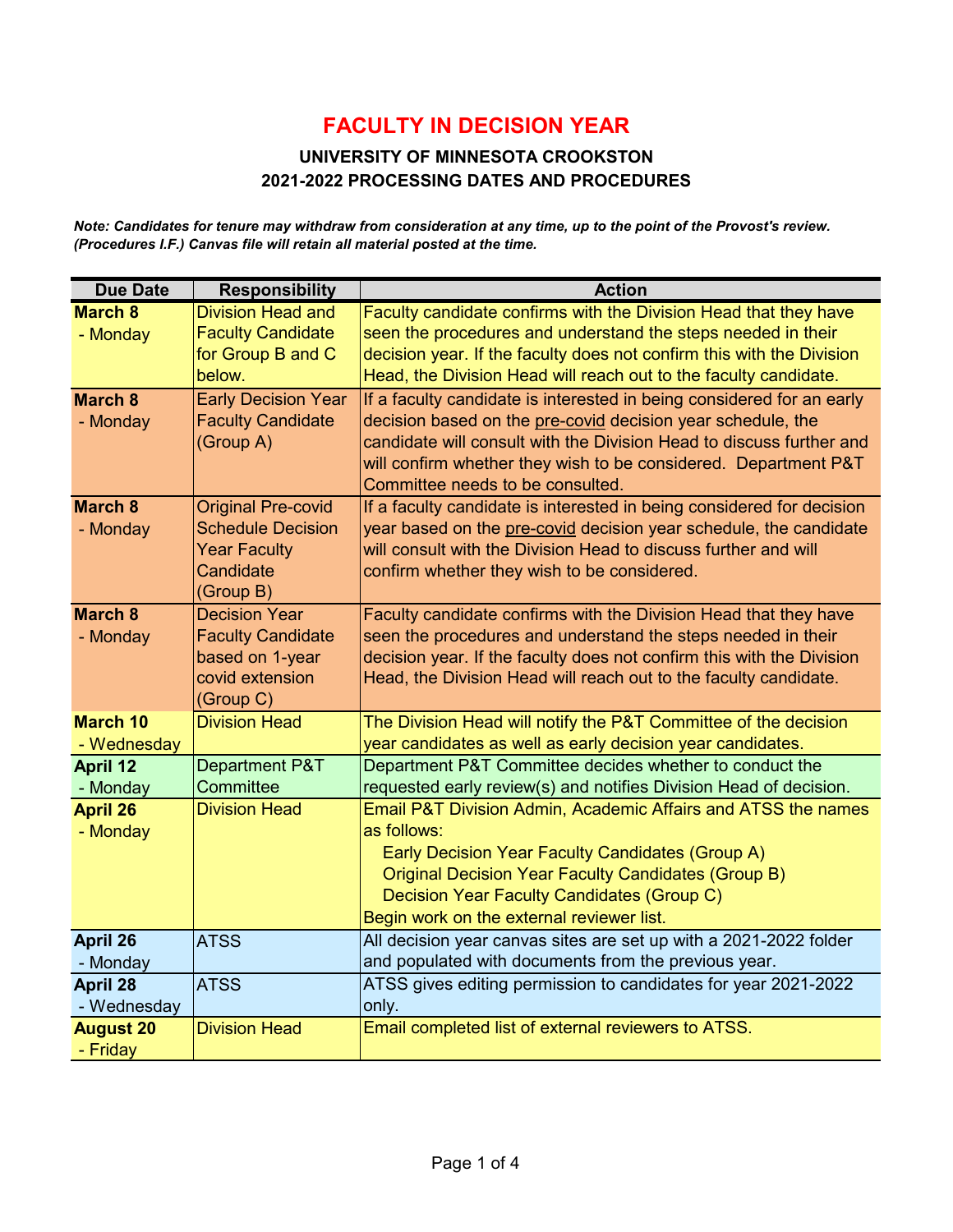### **UNIVERSITY OF MINNESOTA CROOKSTON 2021-2022 PROCESSING DATES AND PROCEDURES**

| <b>August 27</b>   | <b>Faculty Candidate,</b> | 2021-2022 canvas site for candidates must be complete with all      |
|--------------------|---------------------------|---------------------------------------------------------------------|
| - Friday           | <b>Division Head</b>      | documents. Document files within the faculty canvas file must be    |
|                    |                           | prepared per the "Guide preparing P&T portfolios" document. The     |
|                    |                           | Division Head can provide you with a copy of this guide. Any        |
|                    |                           | additional documents candidate wants added after this date must     |
|                    |                           | be submitted to Division Head.                                      |
| <b>August 27</b>   | <b>ATSS</b>               | Candidate access is changed to view only.                           |
| - Friday           |                           |                                                                     |
| 12:01 pm           |                           |                                                                     |
| <b>August 31</b>   | <b>ATSS</b>               | Provide link to canvas site (and google folders) to the Division    |
|                    |                           | Head for forwarding to external reviewers.                          |
| - Tuesday          |                           |                                                                     |
| <b>August 31</b>   | <b>Division Head</b>      | Send email to external reviewers with link to the dossier that is   |
| - Tuesday          |                           | provided by ATSS.                                                   |
| <b>September 6</b> | <b>Division Head</b>      | Send ATSS the Department P&T Committee list and outline which       |
| - Monday           |                           | faculty Canvas site(s) they should be able to access.               |
| October 29         | <b>Division Head</b>      | Send the external reviews to ATSS for uploading to Canvas site.     |
| - Friday           |                           |                                                                     |
| October 29         | <b>ATSS</b>               | External reviews uploaded to Canvas. Viewing Access given to        |
| - Friday           |                           | Department P&T Committee members for all years along with           |
|                    |                           | instructions on how to access each site.                            |
| <b>October 29</b>  | Department P&T            | Begin review of faculty receiving early consideration and decision- |
| - Friday           | Committee                 | year faculty.                                                       |
| <b>November 24</b> | <b>Department P&amp;T</b> | Department P&T Committee appraisal/votes is completed for all       |
| - Wednesday        | Committee                 | candidates using the department template and sent to Division       |
|                    |                           | Head.                                                               |
| <b>November 30</b> | <b>Division Head</b>      | Deadline to hold individual meetings with candidates to share the   |
| - Tuesday          |                           | Department P&T Committee appraisal/vote review.                     |
| <b>December 6</b>  | <b>Faculty Candidate</b>  | Candidate response (if any) on Department P&T Committee             |
| - Monday           |                           | appraisal/vote due to Division Head.                                |
| 11:59 pm           |                           |                                                                     |
| <b>December 7</b>  | <b>Division Head</b>      | Send Department P&T Committee appraisal/vote of decision-year       |
| - Tuesday          |                           | faculty to P&T Division Admin for uploading into Canvas. Also,      |
|                    |                           | forward any candidate responses received to P&T Division Admin      |
|                    |                           | and Academic Affairs. Begin Division Head review of decision year   |
|                    |                           | faculty.                                                            |
| December 7         | <b>ATSS</b>               | Uploads Department P&T Committee appraisal/votes review along       |
| - Tuesday          |                           | with candidate responses (if any) for decision year faculty. Remove |
|                    |                           | Department P&T Committee viewing access.                            |
| <b>December 7</b>  | Campus P&T                | Notify ATSS of Campus P&T Committee members.                        |
| - Tuesday          | <b>Committee Chair</b>    |                                                                     |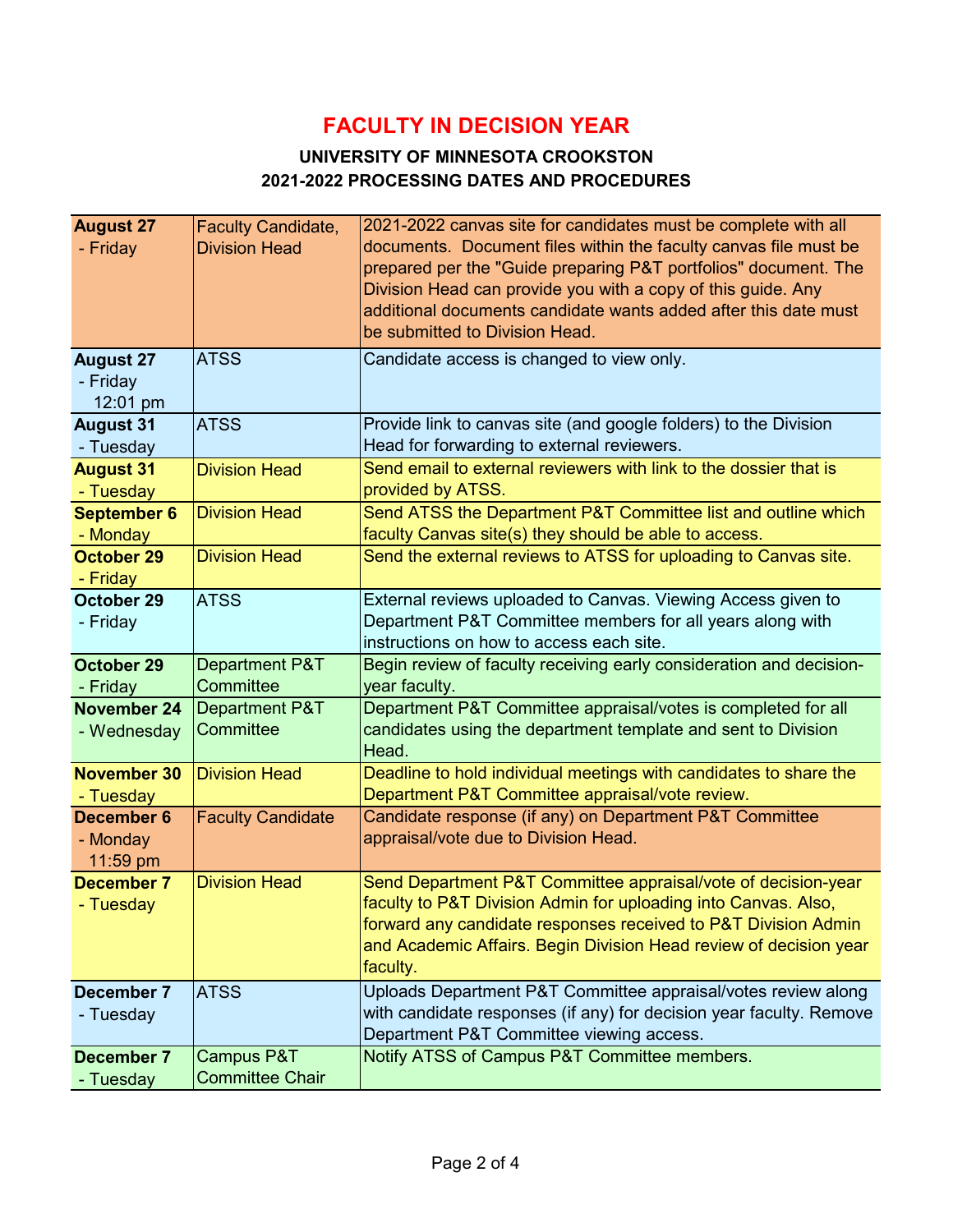### **UNIVERSITY OF MINNESOTA CROOKSTON 2021-2022 PROCESSING DATES AND PROCEDURES**

| <b>December 10</b><br><b>Division Head</b><br>Division Head's independent recommendations for the following                                             |  |
|---------------------------------------------------------------------------------------------------------------------------------------------------------|--|
| sent to Academic Affairs and ATSS:<br>- Friday                                                                                                          |  |
| tenure-track faculty in their decision year                                                                                                             |  |
| tenure-track faculty receiving early P&T consideration                                                                                                  |  |
| December 10<br><b>ATSS</b><br>Upload Division Head's independent recommendation.                                                                        |  |
| - Friday                                                                                                                                                |  |
| <b>December 15</b><br><b>Faculty Candidate</b><br>Candidate response due (if any) on Division Head recommendation                                       |  |
| due to Division Head.<br>- Wednesday                                                                                                                    |  |
| 11:59 pm                                                                                                                                                |  |
| December 16<br>Forward candidate responses (if any) to ATSS for uploading<br><b>Division Head</b>                                                       |  |
| - Thursday                                                                                                                                              |  |
| <b>ATSS</b><br>Upload candidate responses (if any). Access (to view all files for all<br>December 16                                                    |  |
| years) given to Campus P&T Committee only. Send instructions on<br>- Thursday                                                                           |  |
| how to access files sent to Campus P&T Committee members.<br>11:59 am                                                                                   |  |
| <b>Campus P&amp;T</b><br>Campus P&T Review Committee review of the following begins:<br><b>December 16</b>                                              |  |
| Committee<br>tenure-track faculty in their original or extended decision year<br>- Thursday                                                             |  |
| tenure-track faculty receiving early P&T consideration                                                                                                  |  |
| Campus P&T<br>Campus P&T Review Committee appraisal/votes review is sent<br><b>January 6</b>                                                            |  |
| <b>Committee Chair</b><br>electronically (using template) to Academic Affairs and Division<br>- Thursday                                                |  |
| Head on the following:                                                                                                                                  |  |
| tenure-track faculty in their decision year                                                                                                             |  |
| tenure-track faculty receiving early P&T consideration                                                                                                  |  |
| Sent Campus P&T Review committee appraisal/votes review to<br><b>January 6</b><br><b>Division Head</b>                                                  |  |
| faculty member and ATSS for uploading.<br>- Thursday                                                                                                    |  |
| Upload Campus P&T Committee appraisal/votes review to<br><b>ATSS</b><br><b>January 6</b>                                                                |  |
| Canvas. Remove Campus P&T Committee viewing access.<br>- Thursday                                                                                       |  |
| Candidate response due (if any) on Campus P&T Committee<br><b>Faculty Candidate</b><br><b>January 11</b>                                                |  |
| appraisal/vote and sent to Division Head and ATSS for uploading.<br>- Tuesday                                                                           |  |
| 11:59 pm                                                                                                                                                |  |
| <b>ATSS</b><br>Upload candidate response (if any) to Campus P&T Committee<br><b>January 12</b>                                                          |  |
| appraisal/votes review to Canvas. Add Vice Chancellor's viewing<br>- Wednesday                                                                          |  |
| access.                                                                                                                                                 |  |
| Vice Chancellor review week for:                                                                                                                        |  |
| <b>January 12</b><br>tenure-track faculty in their decision year                                                                                        |  |
|                                                                                                                                                         |  |
| <b>Vice Chancellor</b><br>tenure-track faculty receiving early P&T consideration<br>to                                                                  |  |
| Recommendation letter sent to ATSS for uploading and to Faculty<br><b>January 17</b>                                                                    |  |
| Candidate on Jan. 17                                                                                                                                    |  |
| Candidate response (if any) on Vice Chancellor review due to<br><b>Faculty Candidate</b><br><b>January 20</b><br><b>Academic Affairs.</b><br>- Thursday |  |